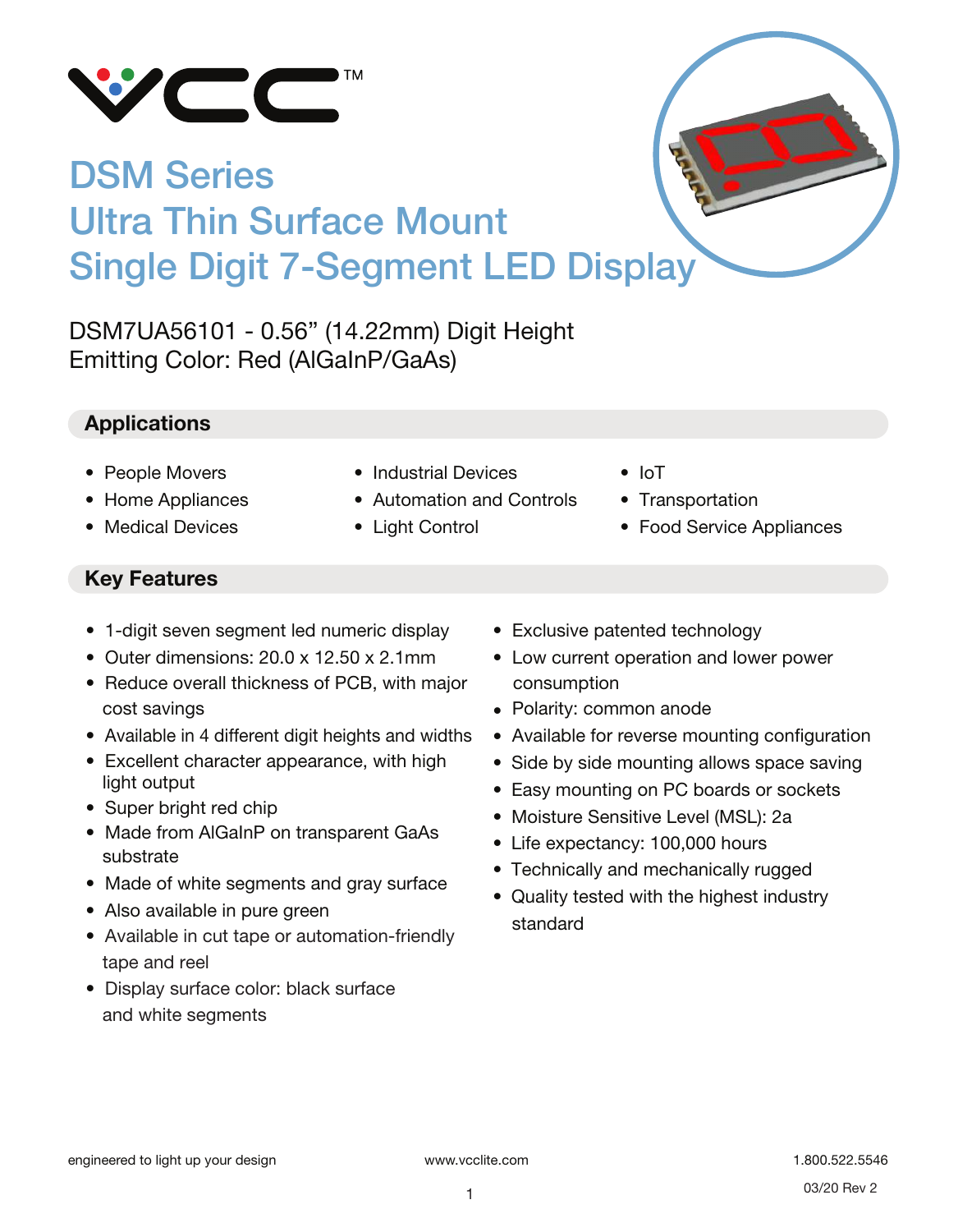## **Ordering Data**



#### **Dimensions and Internal Circuit Diagram**



Dimensions in millimeters [inches] Tolerance is ±0.25mm [.01"] unless othewise noted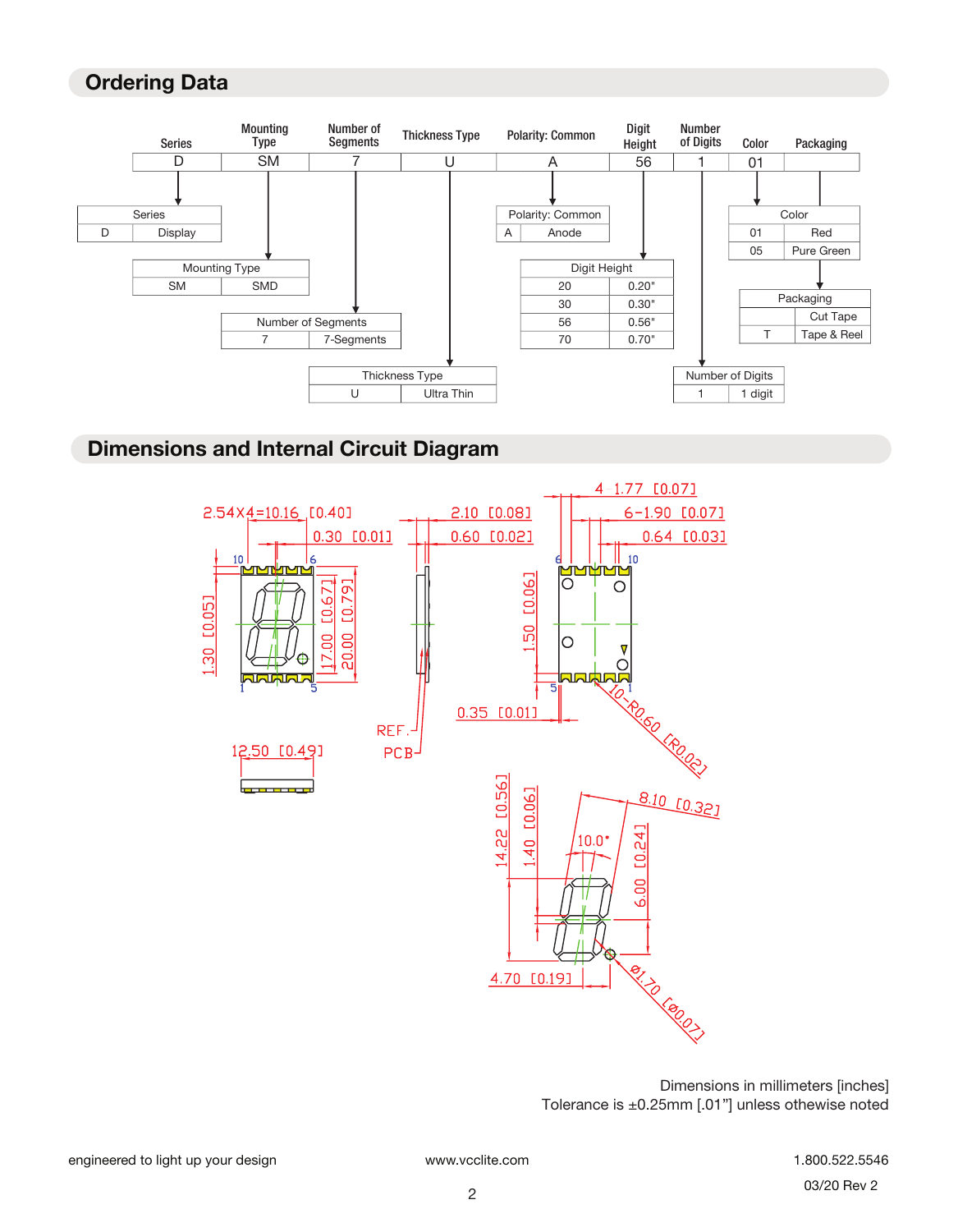

Dimensions in millimeters [inches] Tolerance is ±0.25mm [.01"] unless otherwise noted



| PIN No | Connection          |
|--------|---------------------|
|        | <b>CATHODE E</b>    |
| 2      | CATHODE D           |
| 3      | <b>COMMON ANODE</b> |
| 4      | CATHODE C           |
| 5      | <b>CATHODE DP</b>   |
| 6      | <b>CATHODE B</b>    |
|        | <b>CATHODE A</b>    |
| 8      | <b>COMMON ANODE</b> |
| 9      | <b>CATHODE F</b>    |
|        | <b>CATHODE G</b>    |

Pin Connections (Common Anode)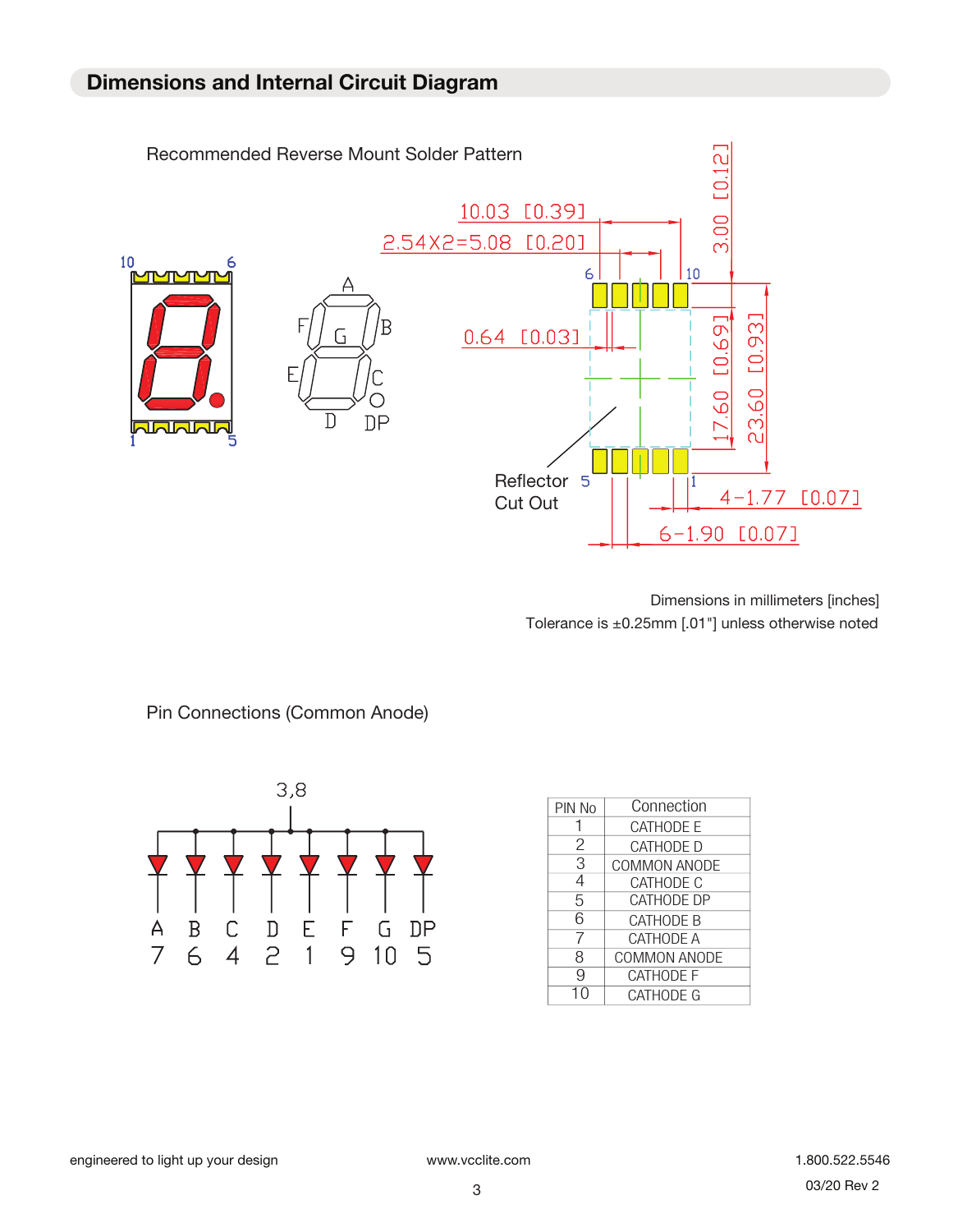### **Product Specifications**

#### Absolute Maximum Rating at Ta=25°C / 77°F ( Ta= Ambient Temperature)

| Parameter                            | Symbol                      | Maximum<br>Rating                  |                               |
|--------------------------------------|-----------------------------|------------------------------------|-------------------------------|
| Power dissipation                    | $P_{AD}$                    | 70                                 | mW                            |
| Derating liner from 25°C/77°F        |                             | 0.28/9.46                          | $mA^{\circ}C$ / ${}^{\circ}F$ |
| Continuous forward current           | $I_{AF}$                    | 25                                 | mA                            |
| Peak current (duty cycle 1/10, 1kHz) | $I_{PF}$                    | 90                                 | mA                            |
| Reverse voltage                      | $V_{R}$                     | 5                                  | $\vee$                        |
| Operating temperature                | $\mathsf{T}_{\mathsf{OPR}}$ | $-40$ TO $+105$<br>$-40$ TO $+221$ | °С<br>°F                      |
| Storage temperature                  | 'STG                        | $-40$ TO $+105$<br>$-40$ TO $+221$ | °C<br>°F                      |

#### Electrical - Optical Characteristics at Ta=25˚C / 77˚F (Ta= Ambient Temperature)

| Charateristic                | Symbol                 | Condition    | Min. | Typ.                     | Max. | Unit |
|------------------------------|------------------------|--------------|------|--------------------------|------|------|
| Forward Voltage, (Per Dice)  | $V_F$                  | $I_F = 20mA$ |      | 2.0                      | 2.6  | V    |
| Reverse Current, (Per Dice)  | 'R                     | $V_R = 5V$   |      | ۰                        | 10   | μA   |
| Peak Wavelength              | $\lambda_{\mathsf{P}}$ | $I_F = 20mA$ |      | 632                      | -    | nm   |
| Dominant Wavelength          | $\lambda_{\sf D}$      | $I_F = 20mA$ | 619  |                          | 629  | nm   |
| Luminous Intensity           | $I_{\rm V}$            | $I_F = 20mA$ | 10   | $\overline{\phantom{0}}$ | 40   | mcd  |
| Spectral radiation bandwidth | $\Delta\lambda$        | $I_F = 20mA$ |      | 20                       | -    | nm   |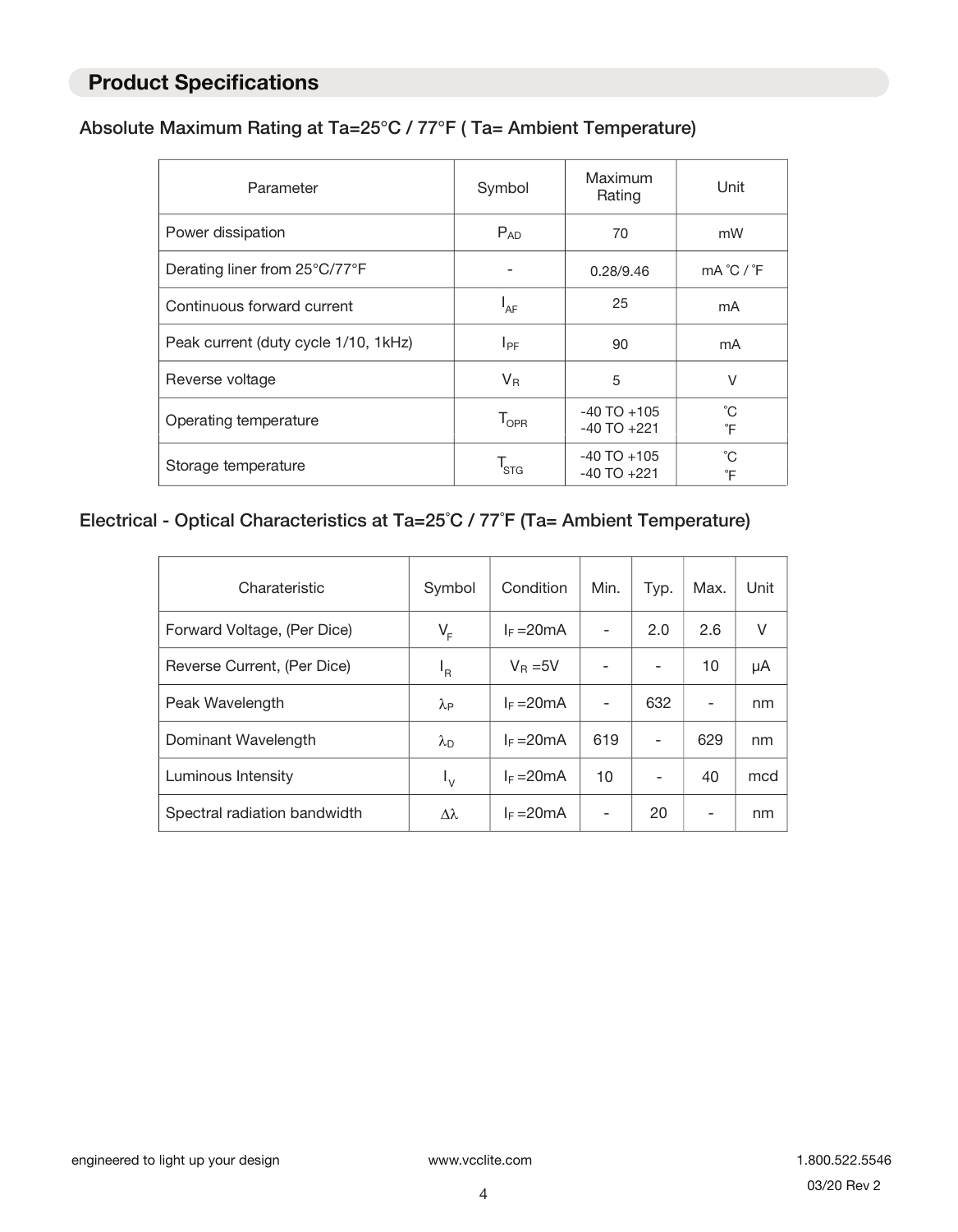#### **Product Specifications**



## **Circuit Design Notes**

- Always use current limit resistors when necessary
- LEDs could be electrically connected in parallel, with each LED having its own current limiting resistor



R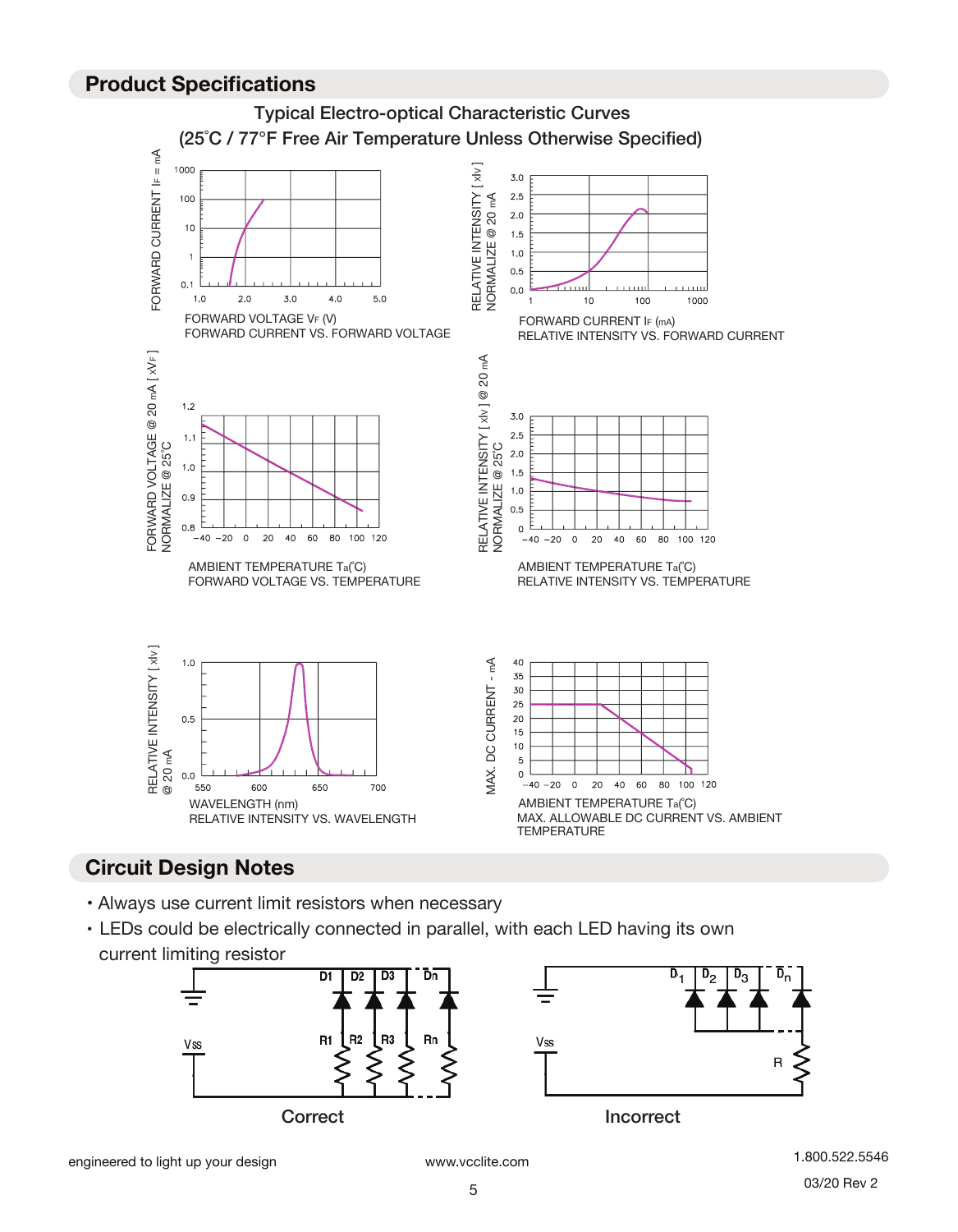#### **Recommended Reflow Soldering Profile**

• SMT Reflow Soldering Instructions



- We recommend the reflow temperature  $245^{\circ}$ C /  $473^{\circ}$ F (+/-  $5^{\circ}$ C /  $41^{\circ}$ F.) The maximum soldering temperature should be limited to 260˚C / 500˚F.
- Number of reflow process shall be 2 time or less.
- Soldering Iron

Basic spec is ≦4 sec when 260˚C / 500˚F. If temperature is higher, time should be shorter (+10°C / 50°F  $\rightarrow$ 1 sec). Power dissipation of Iron should be smaller than 15W, and temperature should be controllable. Surface temperature of the device should be under 230˚C /446˚F.

- Rework
	- Customer must finish rework within 3 sec. under 350˚C / 662˚F.
	- The head of soldering iron cannot touch copper foil.

## **Storage Condition**

|  |  | In factory original sealed bag package |
|--|--|----------------------------------------|
|  |  |                                        |

| TEMPERATURE CONDITION                                       |             |             | <b>HUMIDITY CONDITION</b>        |  |  |  |
|-------------------------------------------------------------|-------------|-------------|----------------------------------|--|--|--|
| $5^{\circ}$ C ~ 30 $^{\circ}$ C                             |             | Below 60%RH |                                  |  |  |  |
| After opened and not in factory original sealed bag package |             |             |                                  |  |  |  |
| TEMPERATURE CONDITION   HUMIDITY CONDITION                  |             |             | <b>STORAGE TIME</b>              |  |  |  |
| $5^{\circ}$ C ~ 30 $^{\circ}$ C                             | Below 60%RH |             | Within 4 weeks (MSL as level 2a) |  |  |  |